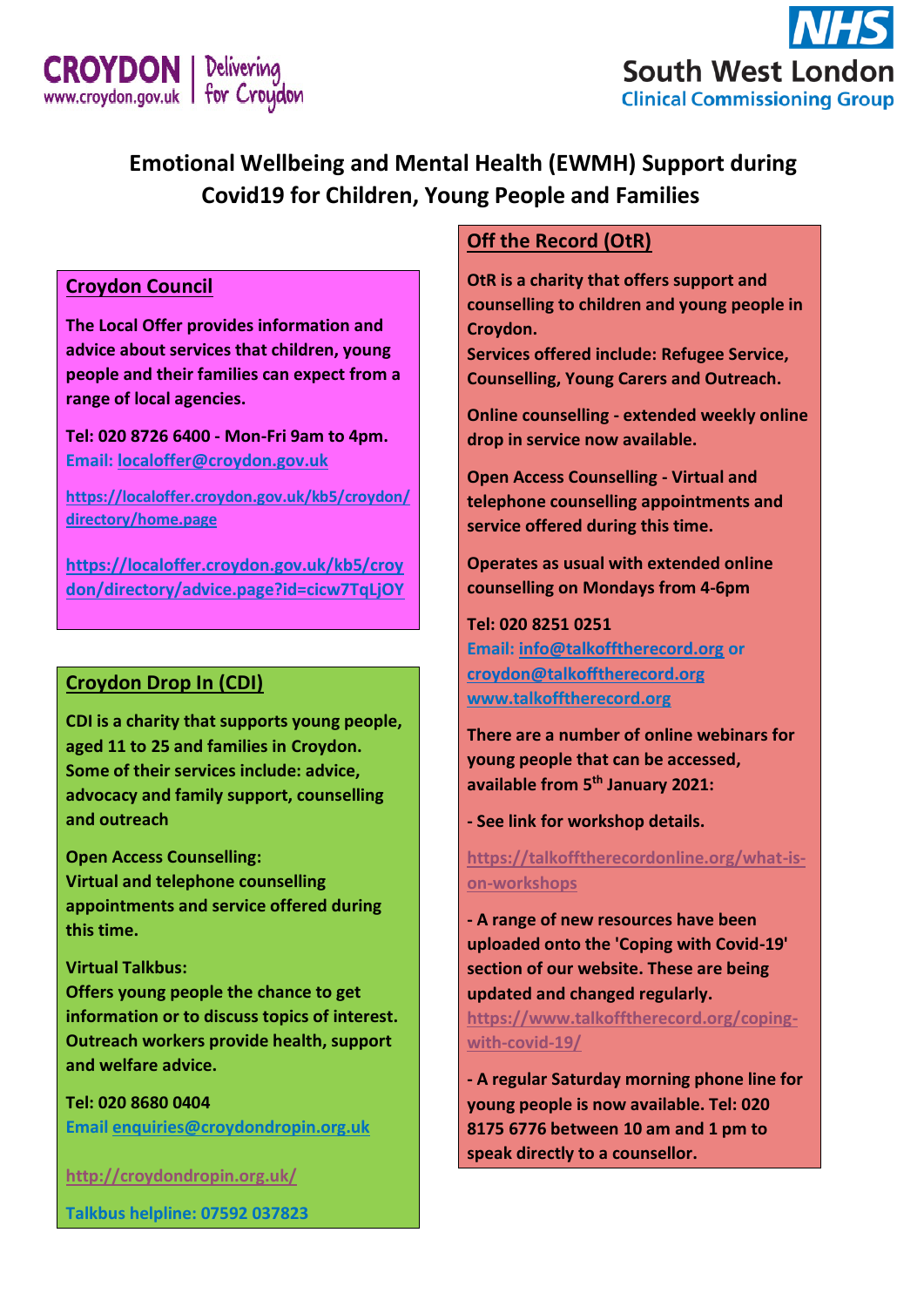## **Kooth (Xenzone)**

**Online counselling and emotional well-being platform for children and young people, accessible through mobile, tablet and desktop.**

**Monday – Friday 12pm – 10pm, Saturday & Sunday 6pm – 10pm**

**<https://www.kooth.com/>**

# **Palace for Life Foundation (official charity of Crystal Palace FC)**

#### **Palace Pad Chat**

**Gives young people aged 12 – 25 with either a PS4 or Xbox a chance to receive mentoring whilst gaming with a staff members. Ensuring good mental health giving them a chance to express themselves and see if there is any help needed**

**Please click on the link below to sign up. Parental consent is required and will be confirmed when contact is made with the young person.** 

**[https://www.palaceforlife.org/news/comm](https://www.palaceforlife.org/news/community-engagement/sign-up-for-gaming-with-palace-mentors/) [unity-engagement/sign-up-for-gaming-with](https://www.palaceforlife.org/news/community-engagement/sign-up-for-gaming-with-palace-mentors/)[palace-mentors/](https://www.palaceforlife.org/news/community-engagement/sign-up-for-gaming-with-palace-mentors/)**

#### **Tel: 020 8768 6047**

**Email: [admin@palaceforlife.org](mailto:admin@palaceforlife.org)  [www.palaceforlife.org](http://www.palaceforlife.org/)**

#### **Mental Health Support Teams (MHST)**

Provides emotional wellbeing support in schools to children and young people. A helpline is open for parents/carers and school staff who may be concerned about a young person or child or want to refer someone to the service.

**This service is open from Monday - Friday 9am to 3.30pm.**  Helpline number: 07702 339000

#### **Croydon Community CAMHS**

**CAMHS provides advice, support and treatment for young people and families.** 

**Croydon CAMHS Telephone: 020 3228 0000 Email: [croydoncamhsmail@slam.nhs.uk](mailto:croydoncamhsmail@slam.nhs.uk)**

**CAMHS crisis line 0203 228 5980 Monday - Friday 5pm - 10pm; Saturday, Sunday & Bank Holidays 9am - 9pm**

**For advice out of hours: SLAM Mental Health Crisis Line on 0800 731 2864 or NHS 111. [https://www.slam.nhs.uk/our-](https://www.slam.nhs.uk/our-services/child-and-adolescent-mental-health-services-(camhs))**

**[services/child-and-adolescent-mental](https://www.slam.nhs.uk/our-services/child-and-adolescent-mental-health-services-(camhs))[health-services-\(camhs\)](https://www.slam.nhs.uk/our-services/child-and-adolescent-mental-health-services-(camhs))**

**During COVID CAMHS is only available for new referrals for young people in crisis situations. Assessment and treatment can be provided by video-link or over the phone, but only following a referral. Crisis referrals currently only.** 

**All referrals are reviewed daily.** 

**To make a referral please submit an online form via Croydon SPOC: [www.croydon.gov.uk/ewmh](http://www.croydon.gov.uk/ewmh)**

## **Croydon Health Services (CHS)**

#### **CHAT Health**

**A confidential advice text messaging service for children and young people (aged 11-19) in Croydon provided by the school nurse service**

**You can get in touch for advice about any aspect of your physical or emotional health. They will respond within 24 hours Monday to Friday 8.30am - 4.30pm (excludes bank holidays)**

**Text: 07520 615205 [https://www.healthforteens.co.uk/health/a](https://www.healthforteens.co.uk/health/about-chathealth/) [bout-chathealth/](https://www.healthforteens.co.uk/health/about-chathealth/)**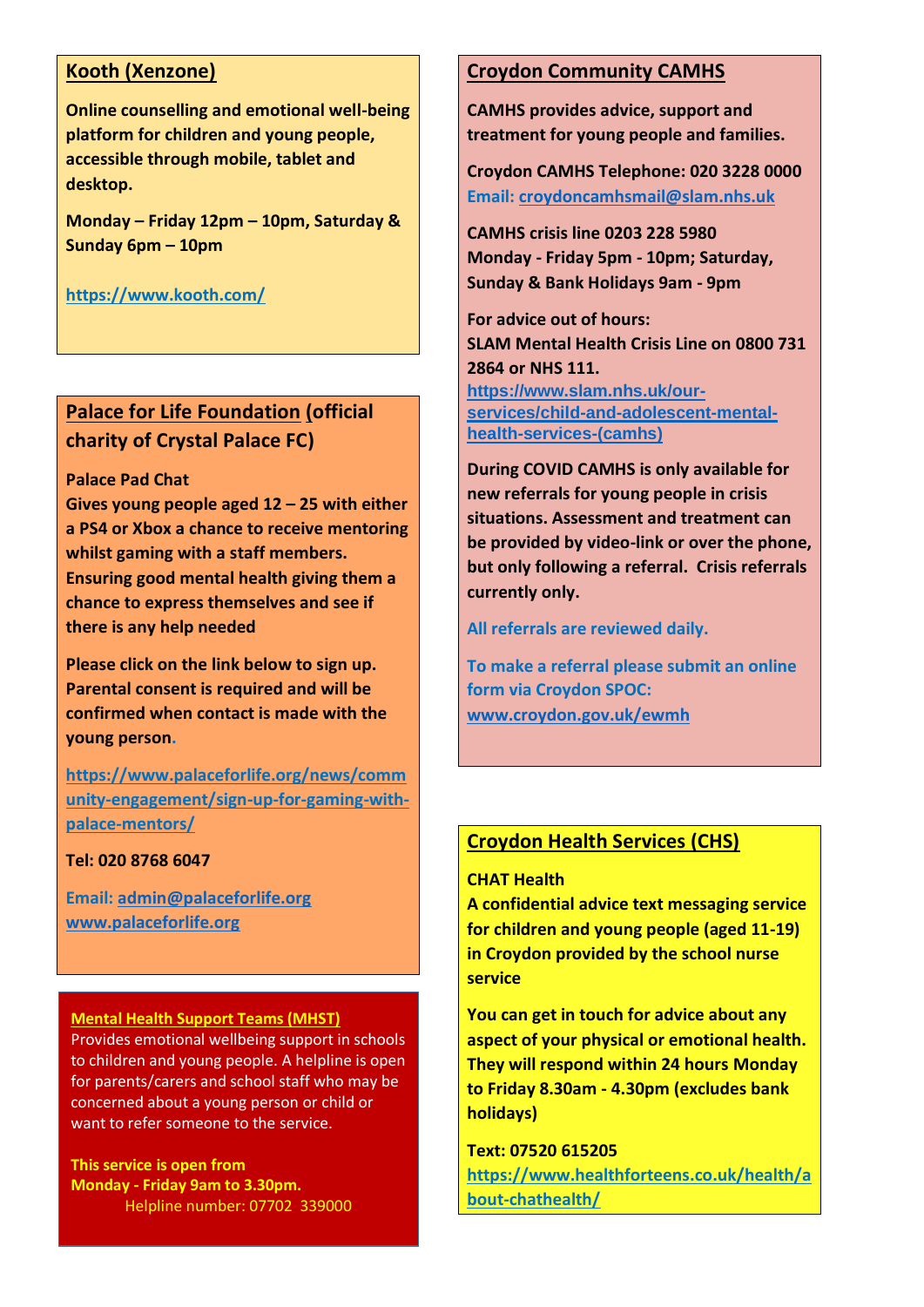# **More helpful online resources for young people & families**

• **<https://emergingminds.org.uk/> resources advice for parents on how to support children/adolescents through this difficult time.**

• **Anna Freud Centre advice for young people/parents & carers/schools & colleges <https://www.annafreud.org/what-we-do/anna-freud-learning-network/coronavirus>**

• **Mental Health advice – looking after your mental health during the coronavirus outbreak. [https://www.mentalhealth.org.uk/publications/looking-after-your-mental-health](https://www.mentalhealth.org.uk/publications/looking-after-your-mental-health-during-coronavirus-outbreak)[during-coronavirus-outbreak](https://www.mentalhealth.org.uk/publications/looking-after-your-mental-health-during-coronavirus-outbreak)**

• **WHO info for children:- [https://www.who.int](https://www.who.int/) -helping children cope with coronavirus.** 

• **Child Mind Institute:<https://childmind.org/article/talking-to-kids-about-the-coronavirus>**

• **Place2Be – Guide to helping parents answer questions from their children and to support family wellbeing: [https://www.place2be.org.uk/about-us/news-and](https://www.place2be.org.uk/about-us/news-and-blogs/2020/march/coronavirus-information-for-children)[blogs/2020/march/coronavirus-information-for-children](https://www.place2be.org.uk/about-us/news-and-blogs/2020/march/coronavirus-information-for-children)**

• **Young Minds - Talking to your child about Coronavirus and 10 tips from their Parents Helpline to support family wellbeing: [https://www.youngminds.org.uk/blog/talking-to](https://www.youngminds.org.uk/blog/talking-to-your-child-about-coronavirus)[your-child-about-coronavirus](https://www.youngminds.org.uk/blog/talking-to-your-child-about-coronavirus)**

• **NDCS National Deaf Children Society: new guidelines for children with hearing needs. [https://www.ndcs.org.uk/blog/coronavirus-and-support-for-deaf-children-information-for](https://www.ndcs.org.uk/blog/coronavirus-and-support-for-deaf-children-information-for-professionals)[professionals](https://www.ndcs.org.uk/blog/coronavirus-and-support-for-deaf-children-information-for-professionals)**

#### **Secondary school age children:**

• **Young Minds advice for young people who are anxious about Coronavirus: <https://youngminds.org.uk/blog/what-to-do-if-you-re-anxious-about-coronavirus/>** •**Headspace- Meditation for children:<https://www.headspace.com/meditation> for kids.** 

#### **Primary aged Children:**

• **Social stories for Primary age children: [https://carolgraysocialstories.com/wp](https://carolgraysocialstories.com/wp-content/uploads/2020/03/Pandemics-and-the-Coronavirus.pdf)[content/uploads/2020/03/Pandemics-and-the-Coronavirus.pdf](https://carolgraysocialstories.com/wp-content/uploads/2020/03/Pandemics-and-the-Coronavirus.pdf)**

• **Educational book aimed at younger children [https://nursedottybooks.com/dave-the](https://nursedottybooks.com/dave-the-dog-is-worried-about-coronavirus-2/)[dog-is-worried-about-coronavirus-2/](https://nursedottybooks.com/dave-the-dog-is-worried-about-coronavirus-2/)**

• **Covibook – an interactive resource designed to support and reassure children aged 7 and under, designed to help children explain and draw the emotions that they might be experiencing during the pandemic:<https://www.mindheart.co/descargables>**

• **Mencap - Easy Read guide to Coronavirus: [https://www.mencap.org.uk/advice-and](https://www.mencap.org.uk/advice-and-support/health/coronavirus)[support/health/coronavirus](https://www.mencap.org.uk/advice-and-support/health/coronavirus)**

**Families of Early Years:** 

• **Advice for families: [https://www.zerotothree.org/resources/3210-tips-for-families](https://www.zerotothree.org/resources/3210-tips-for-families-coronavirus)[coronavirus](https://www.zerotothree.org/resources/3210-tips-for-families-coronavirus)**

• **Activity guides:<https://www.zerotothree.org/resources/3264-at-home-activity-guide>**

**Other helpful resources and websites:**